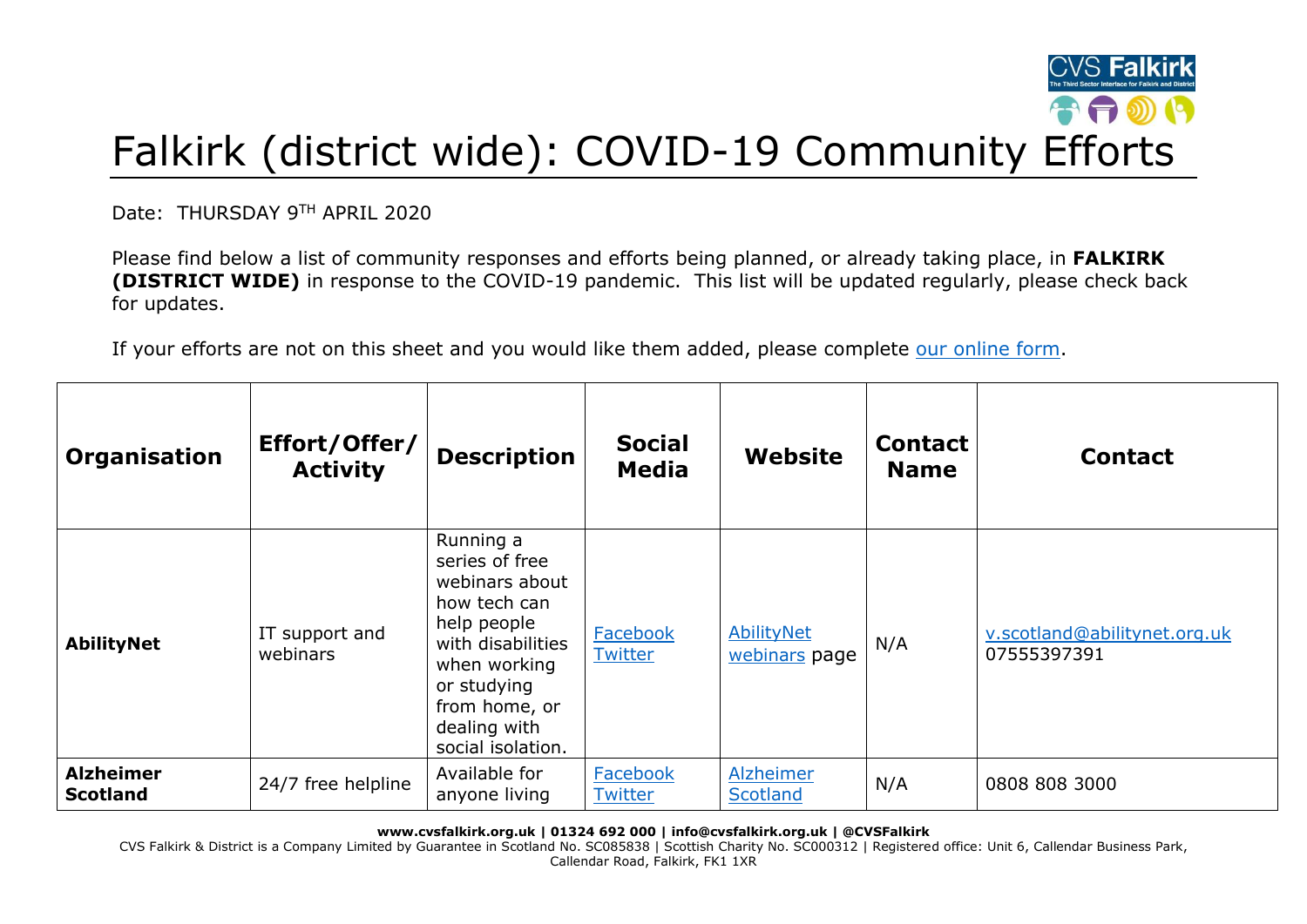

|                 |                           | with Alzheimer's<br>or dementia<br>(either as<br>someone with<br>these<br>conditions, or<br>caring for/living<br>with someone<br>who is), for<br>support around:<br>accessing<br>supplies like<br>shopping and<br>medication,<br>information,<br>emotional<br>support, and for |                     |                                                    |     |                           |
|-----------------|---------------------------|--------------------------------------------------------------------------------------------------------------------------------------------------------------------------------------------------------------------------------------------------------------------------------|---------------------|----------------------------------------------------|-----|---------------------------|
|                 |                           | just want to<br>talk to<br>someone.                                                                                                                                                                                                                                            |                     |                                                    |     |                           |
| <b>Aberlour</b> | Funding<br>Family Support | Administering<br>the Aberlour<br>Urgent<br>Assistance<br>Fund, awarding<br>cash grants to<br>assist children<br>and young<br>people (aged<br>21yo and                                                                                                                          | Facebook<br>Twitter | <b>Urgent</b><br>Assistance<br><b>Fund</b> webpage | N/A | enquiries@aberlour.org.uk |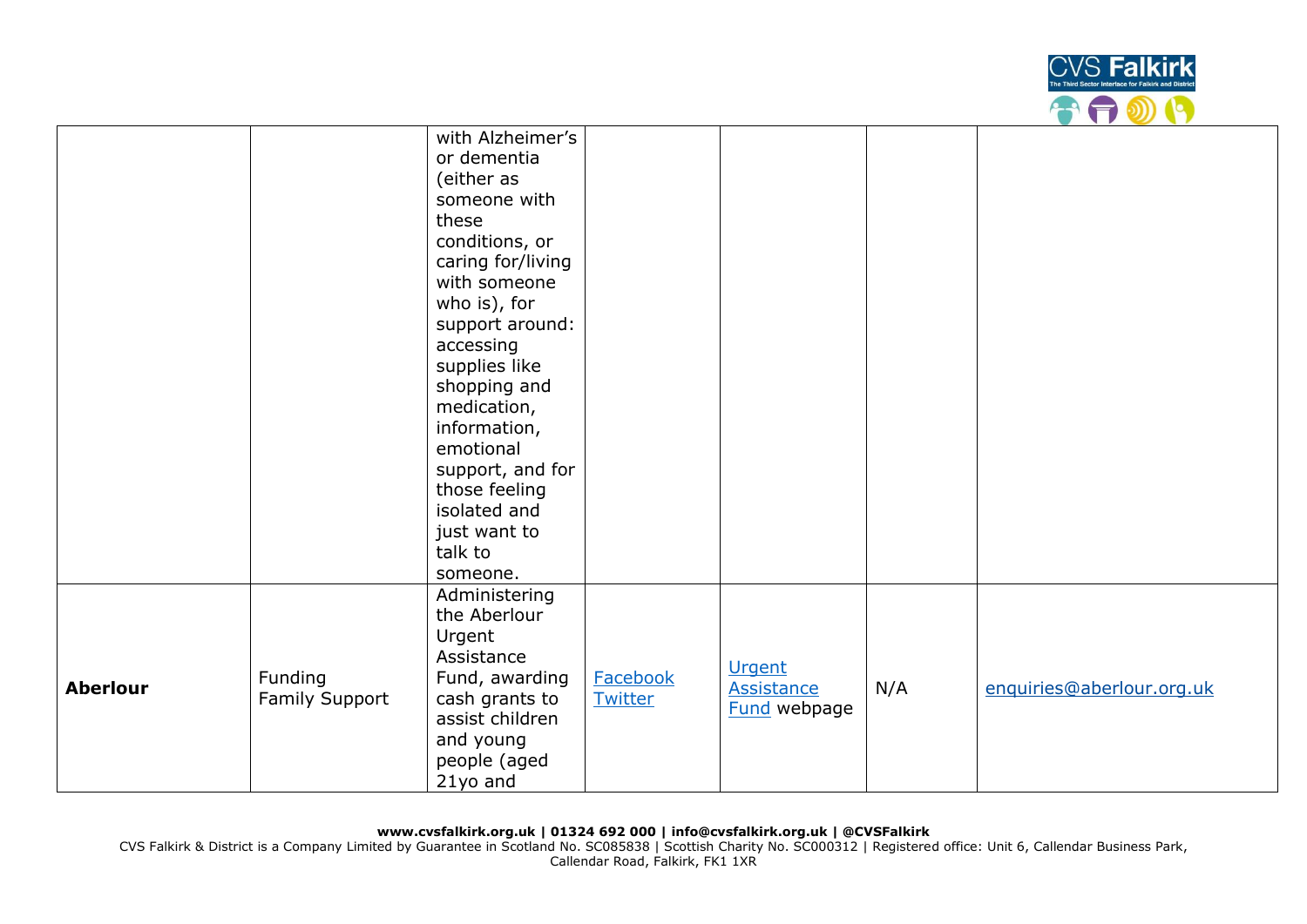

|                                      |                                                    | under), and<br>their families,<br>who are<br>suffering<br>extreme<br>hardship.                                                                    |                     |                                                   |                                   |                                                                                                                                                                                                       |
|--------------------------------------|----------------------------------------------------|---------------------------------------------------------------------------------------------------------------------------------------------------|---------------------|---------------------------------------------------|-----------------------------------|-------------------------------------------------------------------------------------------------------------------------------------------------------------------------------------------------------|
| Asda                                 | Volunteer<br>Shopping Card                         | Contactless<br>card for<br>volunteers<br>doing essential<br>shopping for<br>others; paid<br>online and<br>available to<br>print or use<br>online. | N/A                 | Asda<br>Volunteer<br><b>Shopping Card</b><br>page | N/A                               | N/A                                                                                                                                                                                                   |
| <b>Barnardo's</b><br><b>Scotland</b> | Family support<br>Food provision<br><b>Drivers</b> | Support for<br>families in<br>partnership with<br>other agencies;<br>working to get<br>food and<br>resources to<br>families locally.              | Facebook<br>Twitter | Barnardo's<br>Scotland page                       | Karen<br>Head<br>Norman<br>Philip | Karen Head:<br>karen.head@barnardos.org.uk<br>07730350594<br>Norman Philip:<br>norman.philip@barnardos.org.uk<br>07825842198<br>General:<br>forthvalleyservices<br>@barnardos.org.uk<br>0131 446 7000 |
| <b>Blueberry Hills</b>               | Food provision<br>and delivery                     | Free delivery of<br>microwave<br>meals;<br>minimum spend                                                                                          | N/A                 | <b>Blueberry Hills</b><br>website                 |                                   | 01786 357560                                                                                                                                                                                          |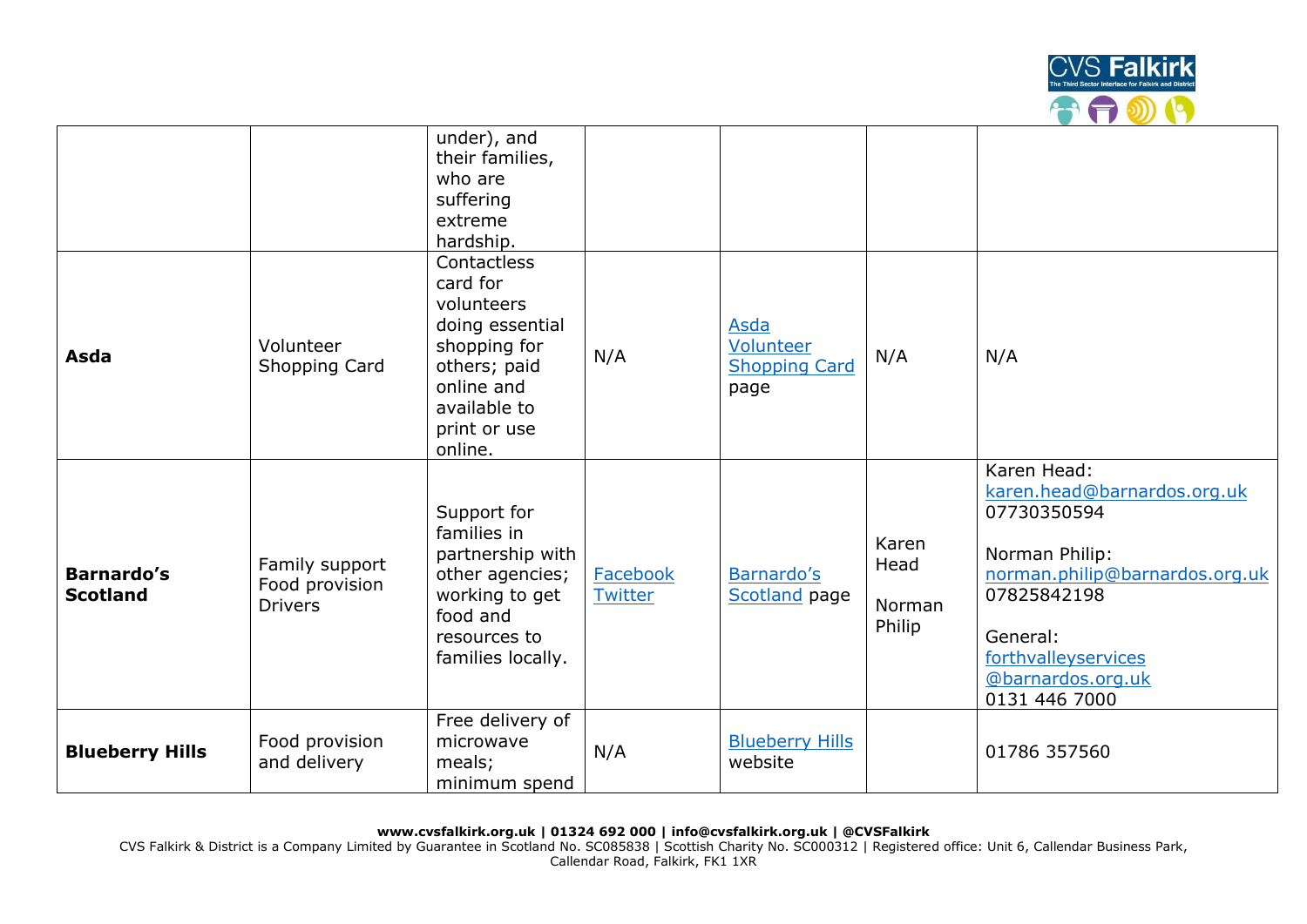

|                                                 |                                      | £15. Food<br>homemade and<br>frozen. Open<br>Monday - Friday                                                                            |          |                                              |     |                   |
|-------------------------------------------------|--------------------------------------|-----------------------------------------------------------------------------------------------------------------------------------------|----------|----------------------------------------------|-----|-------------------|
| <b>Bonnybridge and</b><br><b>Banknock Taxis</b> | Food and<br>prescription<br>delivery | Offering free<br>deliveries of<br>shopping and<br>prescriptions to<br>the local older<br>people. Open<br>24/7.                          | Facebook | Bonnybridge<br>and Banknock<br>Taxis website | N/A | 01324 808222      |
| <b>Bread Matters</b>                            | Food provision:<br>fresh bread       | The Bread Man<br>is baking 50 -<br>60 loaves of<br>bread a week<br>for vulnerable<br>people.                                            | Facebook | N/A                                          | N/A | Via Facebook page |
| <b>Bruce Taxis</b>                              | Food and<br>prescription<br>delivery | Offering<br>discounted<br>shopping and<br>prescription<br>delivery. Open<br>24/7.                                                       | Facebook | <b>Bruce Taxis</b><br>website                | N/A | 01324636000       |
| <b>Campbells</b><br>Linlithgow                  | Food delivery<br>service             | Fresh meat and<br>fish; free<br>delivery for<br>orders over<br>£60. Open<br>Monday $-$<br>Saturday.<br>Orders must be<br>placed online. | Facebook | <b>Campbells</b><br>website                  | N/A | N/A               |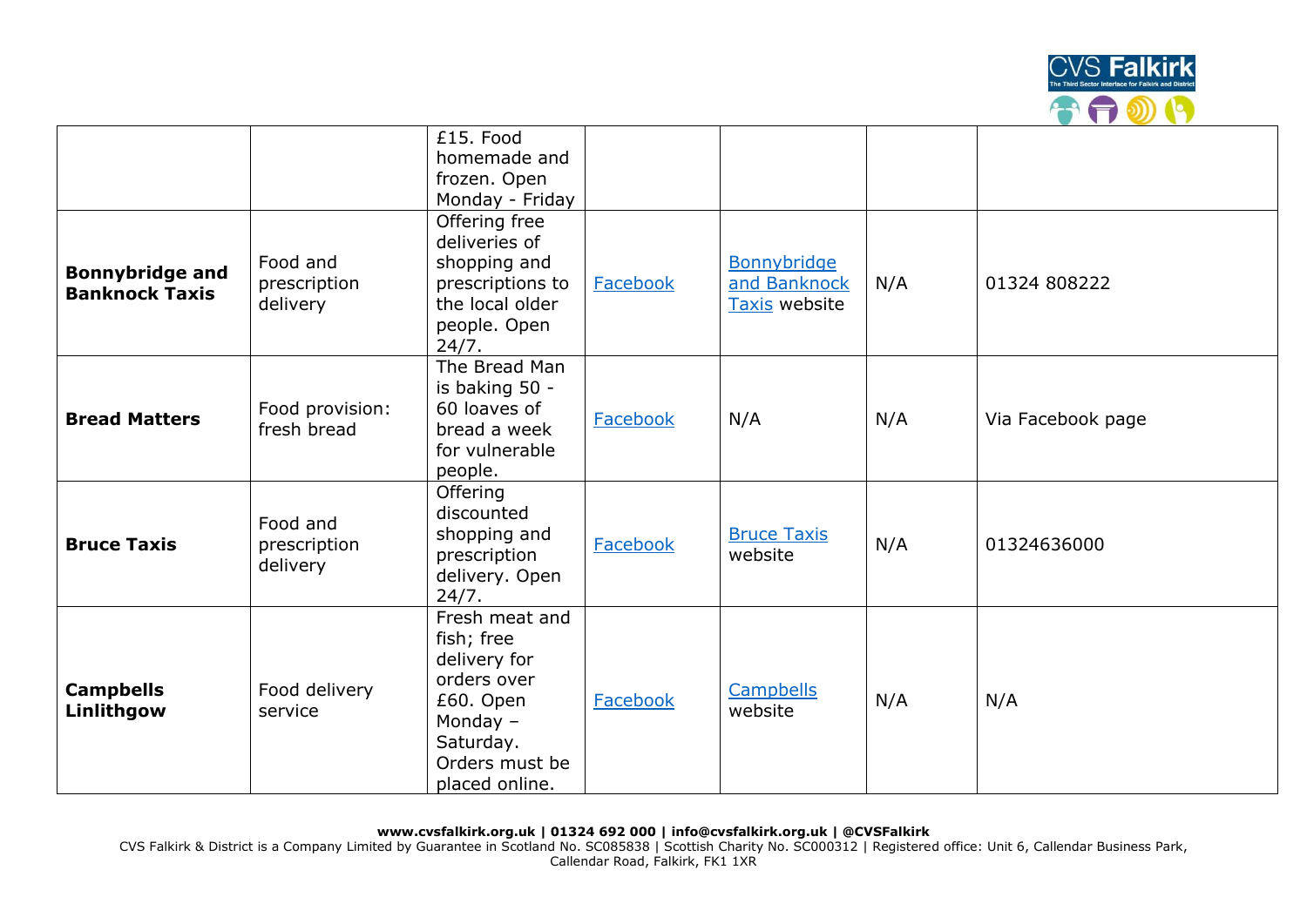

| <b>Chat and Exercise</b><br>on Strength &<br><b>Balance</b>                | Physical activity<br>(online)       | Facebook group<br>delivering daily<br>sessions around<br>strength and<br>balance,<br>Monday $-$<br>Friday around<br>1:30 <sub>pm</sub>         | Facebook<br>(private<br>group;<br>joining<br>required) | N/A | <b>Stacey</b><br>Robertson | Via Facebook |
|----------------------------------------------------------------------------|-------------------------------------|------------------------------------------------------------------------------------------------------------------------------------------------|--------------------------------------------------------|-----|----------------------------|--------------|
| <b>Childcare for</b><br><b>Scottish COVID-</b><br><b>19 School Closure</b> | Information:<br>childcare provision | Scotland-wide<br>public Facebook<br>group for<br>matching<br>childminders<br>still able to<br>work with<br>people who<br>require<br>childcare. | Facebook                                               | N/A | N/A                        | Via Facebook |
| <b>COVID-19 Forth</b><br><b>Valley Support</b><br>Group                    | Information                         | <b>Public Facebook</b><br>group with<br>general and<br>local<br>information,<br>along with<br>offers and<br>requests for<br>help.              | Facebook                                               | N/A | N/A                        | Via Facebook |
| <b>David's Kitchen</b>                                                     | Food delivery                       | Delivering food<br>to self-isolating,<br>vulnerable or<br>elderly<br>customers, with                                                           | Facebook                                               | N/A | N/A                        | 01324 228020 |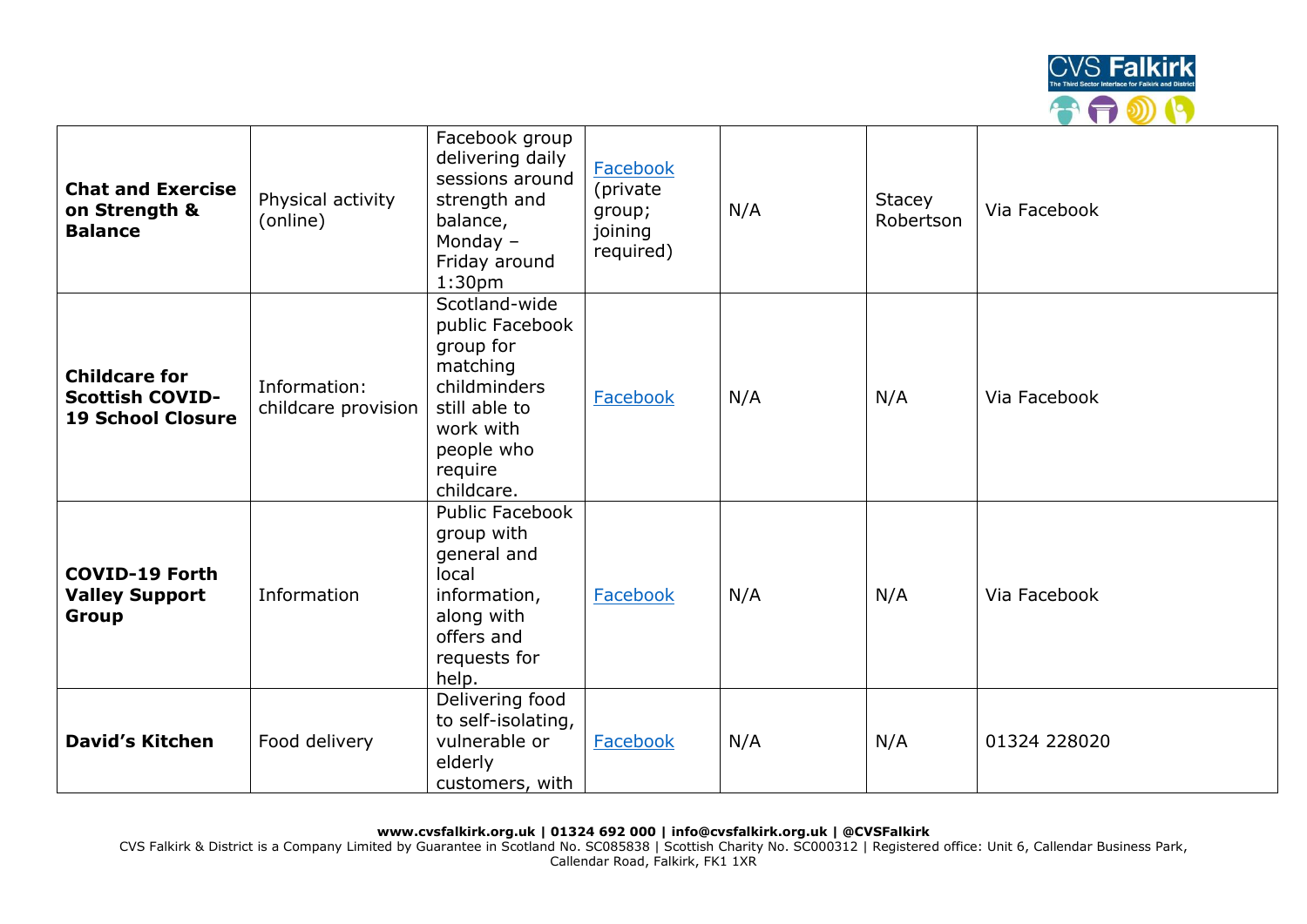

|                                                                                                                |                               | delivery free<br>within 2 miles<br>of store. Orders<br>booked by<br>phone.<br>One to one<br>support<br>available for                                                                       |                                                           |                       |     |                                            |
|----------------------------------------------------------------------------------------------------------------|-------------------------------|--------------------------------------------------------------------------------------------------------------------------------------------------------------------------------------------|-----------------------------------------------------------|-----------------------|-----|--------------------------------------------|
| <b>Falkirk and</b><br><b>Clackmannanshire</b><br><b>Carers Centre</b><br>(previously<br><b>Central Carers)</b> | Online and phone<br>support   | unpaid carers,<br>especially<br>during social<br>isolation,<br>delivered over<br>the phone and<br>online.<br>Also available<br>for young<br>carers through<br>the Young<br>Carers Project. | Facebook<br>Twitter<br>YC Project:<br>Facebook<br>Twitter | <b>Central Carers</b> | N/A | centre@centralcarers.co.uk<br>01324 611510 |
| <b>Falkirk</b><br><b>Coronavirus</b><br><b>Community</b><br><b>Support</b>                                     | Information                   | Local public<br>Facebook group<br>set up in<br>response to<br>COVID-19, with<br>discussion<br>around issues<br>faced, with<br>offers of help.                                              | Facebook                                                  | N/A                   | N/A | Via Facebook                               |
| <b>Falkirk Round</b><br><b>Table</b>                                                                           | Local provision<br>Volunteers | Available to<br>collect and                                                                                                                                                                | Facebook                                                  | N/A                   | N/A | Adamsharpecreative<br>@hotmail.co.uk       |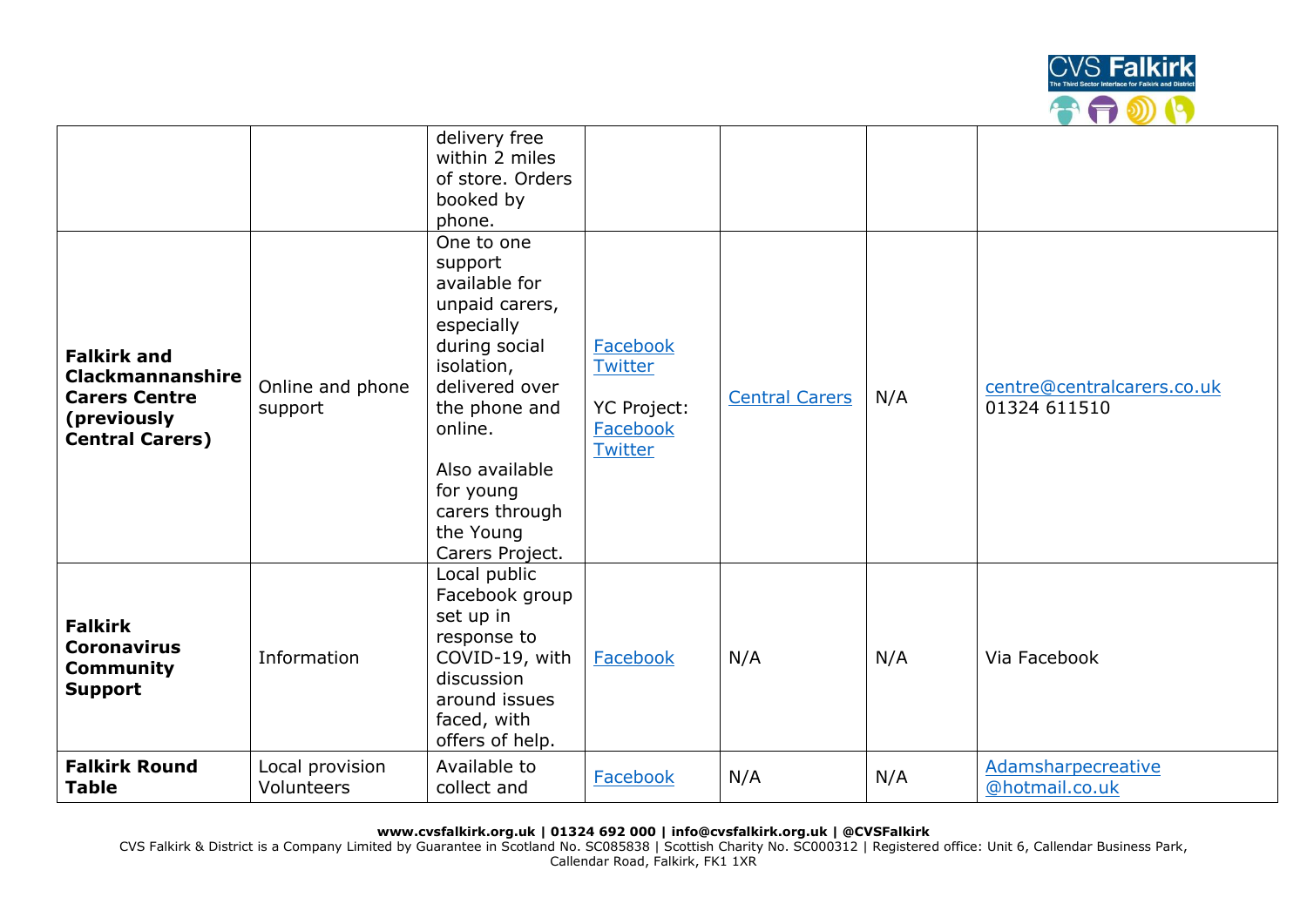

|                                                                  |                                  | deliver<br>shopping and<br>prescriptions for<br>local older<br>people and<br>those who are<br>vulnerable or<br>self-isolating.      |          |                                                |                | 07787224975  |
|------------------------------------------------------------------|----------------------------------|-------------------------------------------------------------------------------------------------------------------------------------|----------|------------------------------------------------|----------------|--------------|
| <b>Falkirk Zoom</b><br><b>Laughter Club</b>                      | Physical activity<br>(online)    | Weekly laughter<br>yoga session<br>delivered<br>through Zoom<br>by Live Laugh<br>Breathe, 10am<br>every<br>Wednesday.               | Facebook | <b>Live Laugh</b><br><b>Breathe</b><br>website | Morag<br>Wylie | Via Facebook |
| <b>Falleninch Farm</b>                                           | Food provision                   | Meat orders<br>available<br>Monday -<br>Friday; free<br>delivery within<br>30 miles of<br>Stirling, or on<br>orders of over<br>£50. | N/A      | <b>Falleninch</b><br>Farm website              | N/A            | 01786 446653 |
| Gordon Herd,<br><b>Plumbing &amp;</b><br><b>Heating Services</b> | Plumbing and<br>heating services | No call out<br>charge, will visit<br>and diagnose<br>problem for<br>free. No extra<br>fee for visiting<br>key workers'              | Facebook | <b>GH Plumbing</b><br>website                  | Gordon<br>Herd | 07734709794  |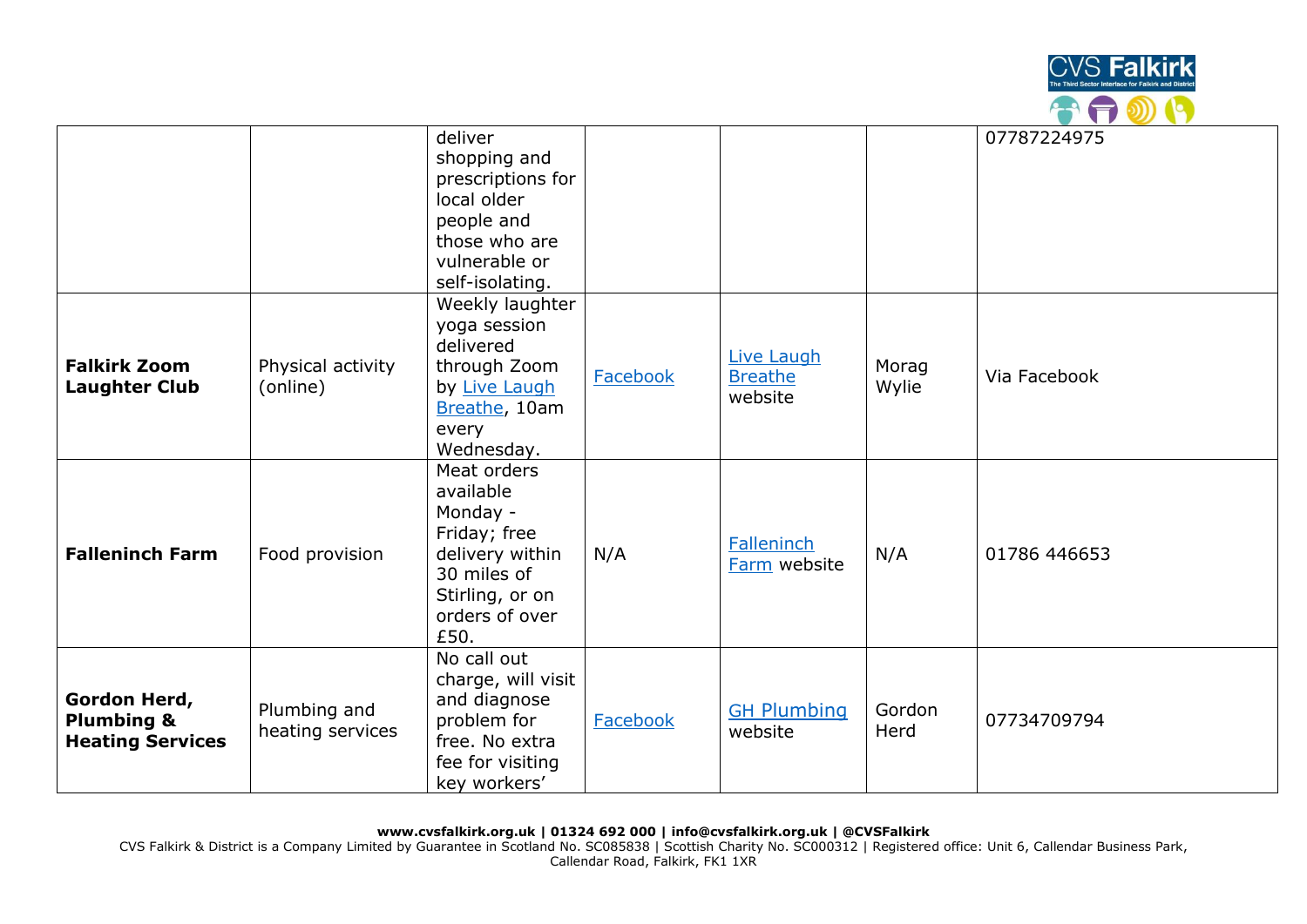

|                                             |                                        | homes outwith<br>normal hours.<br>(Based in<br>Denny,<br>available across<br>Falkirk.)                                                                                                                                  |                            |                                                                                   |          |                                                      |
|---------------------------------------------|----------------------------------------|-------------------------------------------------------------------------------------------------------------------------------------------------------------------------------------------------------------------------|----------------------------|-----------------------------------------------------------------------------------|----------|------------------------------------------------------|
| <b>Hogan's Fine</b><br><b>Foods Company</b> | Food provision<br>and delivery         | Online food<br>ordering and<br>delivery,<br>subject to<br>availability,<br>Monday $-$<br>Friday. (Based<br>in.<br>Stenhousemuir,<br>delivery<br>available to all<br>Falkirk areas.)                                     | <b>Facebook</b>            | <b>Hogan's Fine</b><br><b>Food Company</b>                                        | Catriona | 01324 555844<br>info@hogansfine<br>foodcompany.co.uk |
| <b>Home Energy</b><br><b>Scotland</b>       | Energy saving<br>advice and<br>support | Free phone<br>support on all<br>matters relating<br>to energy<br>efficiency and<br>staying warm<br>while at home,<br>billing and<br>tariffs, and<br>resources. Open<br>Mon - Fri, 8am<br>- 8pm, and Sat<br>$9am - 5pm.$ | <b>Facebook</b><br>Twitter | <b>HES</b> website<br><b>CVS Falkirk</b><br>web article on<br>COVID-19<br>support | N/A      | Free phone: 0808 808 2282                            |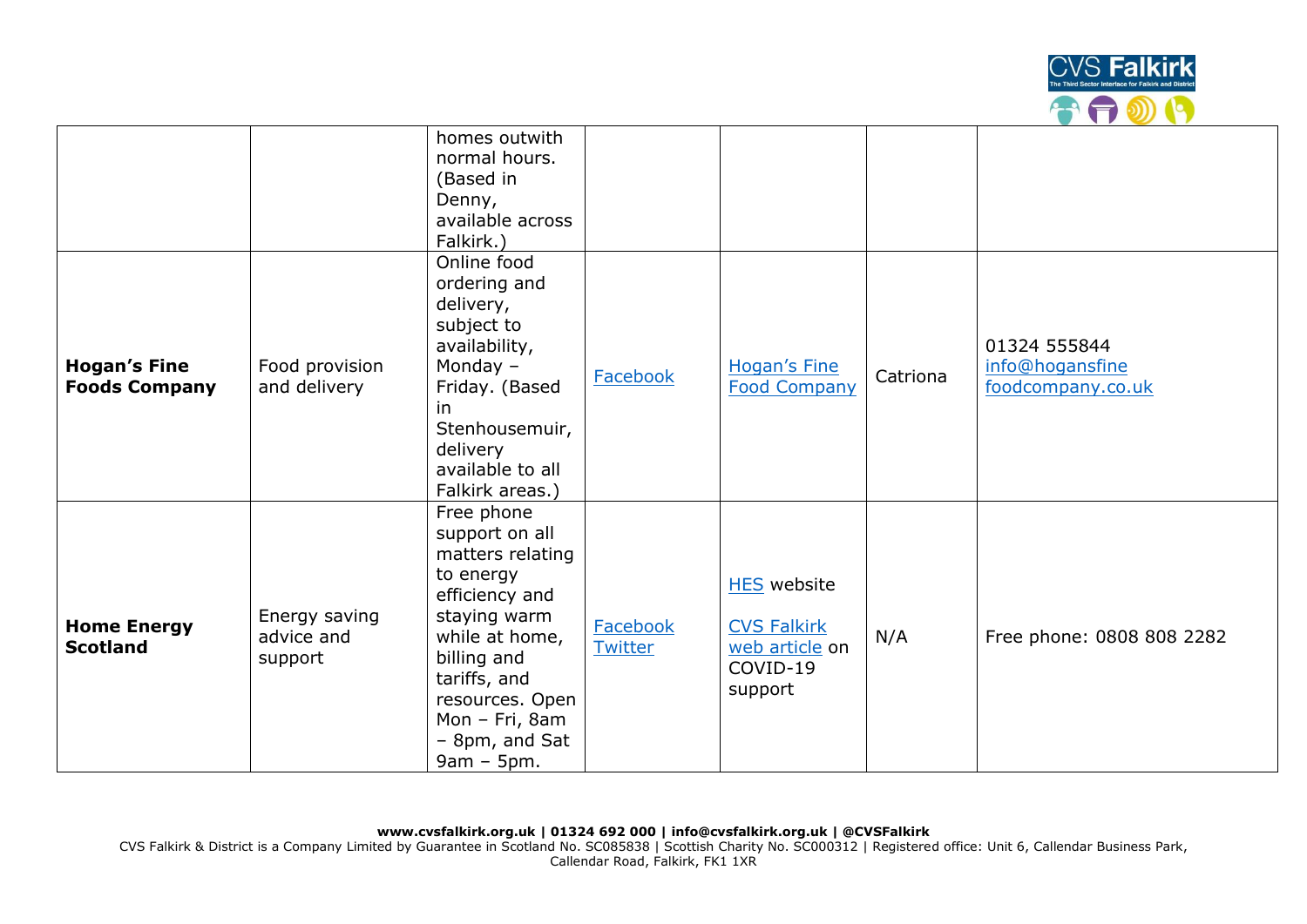

| Line Dancing With<br><b>Helen Bang</b> | Physical activity<br>(online)                                 | Free 30 minute<br>line dancing<br>classes, through<br>Zoom;<br>recordings also<br>available.<br>(Based in<br>Denny, open to<br>all.)              | Facebook            | N/A                            | Helen                     | 01324 81032  |
|----------------------------------------|---------------------------------------------------------------|---------------------------------------------------------------------------------------------------------------------------------------------------|---------------------|--------------------------------|---------------------------|--------------|
| <b>Love Falkirk</b>                    | Food provision                                                | Free parcels of<br>food and<br>toiletries<br>available for<br>families in need<br>throughout<br>Falkirk.                                          | Facebook<br>Twitter | <b>Love Falkirk</b><br>website | <b>Blair</b><br>Henderson | Via Facebook |
| <b>Morrisons</b><br><b>Supermarket</b> | Food provision                                                | Food Boxes at<br>£35 full of<br>essentials (£30<br>for box, £5<br>delivery)<br>available online.<br>Choice of<br>vegetarian or<br>meat eater box. | N/A                 | <b>Food Boxes</b><br>page      | N/A                       | N/A          |
| <b>Pardovan Feeds</b>                  | Food delivery and<br>collection<br>(including animal<br>feed) | Based in<br>Philipstoun and<br>delivering to<br>Bo'ness every<br>day apart from<br>Sunday, and<br>other Falkirk                                   | Facebook            | N/A                            | N/A                       | 01506 830064 |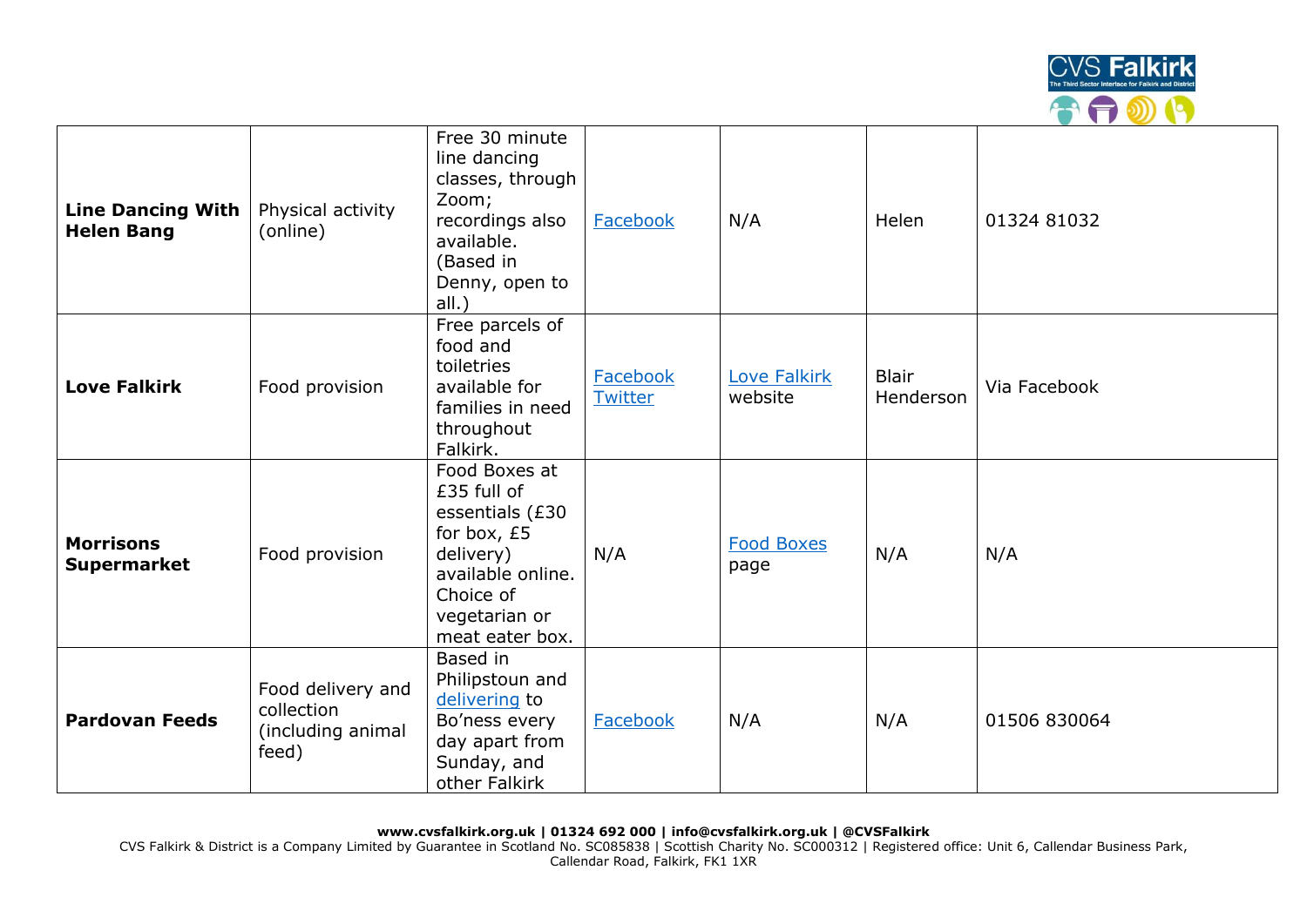

|                                      |               | areas on<br>Tuesday; veg<br>boxes, soup<br>packs, fruit<br>boxes, animal<br>feed and care<br>packages<br>available. Open<br>Monday $-$<br>Saturday, 10am<br>$-4$ pm.<br>Ordering is by<br>phone only.                                                                                        |          |                     |     |                                            |
|--------------------------------------|---------------|----------------------------------------------------------------------------------------------------------------------------------------------------------------------------------------------------------------------------------------------------------------------------------------------|----------|---------------------|-----|--------------------------------------------|
| <b>Patricks of</b><br><b>Camelon</b> | Food delivery | Online orders<br>for collection<br>and delivery;<br>delivery is<br>restricted to<br>postcodes<br>within Forth<br>Valley.<br>Collection slots<br>for local<br>customers are<br>available<br>Monday,<br>Wednesday and<br>Friday, 12pm -<br>3pm. Delivery<br>slots are<br>available<br>Tuesday, | Facebook | Patricks<br>website | N/A | info@patricksofcamelon.com<br>01324 612082 |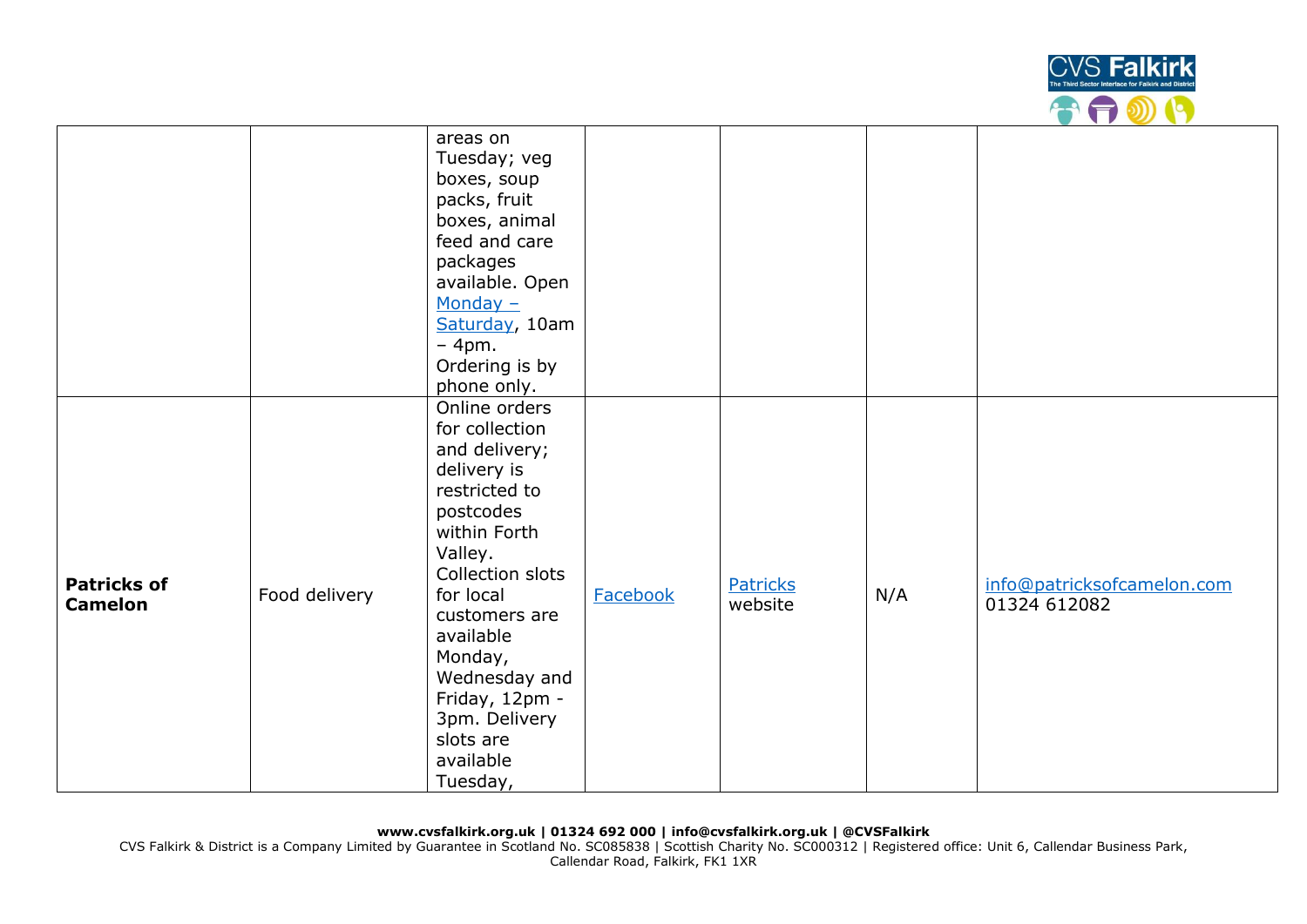

|                                                 |                | Thursday and<br>Saturday. New<br>orders on sale<br>every night at                                                                                                |                                                                                            |                     |                                                  |                                              |
|-------------------------------------------------|----------------|------------------------------------------------------------------------------------------------------------------------------------------------------------------|--------------------------------------------------------------------------------------------|---------------------|--------------------------------------------------|----------------------------------------------|
|                                                 |                | 7:30pm.                                                                                                                                                          |                                                                                            |                     |                                                  |                                              |
| <b>Polmont</b><br><b>Breastfeeding</b><br>Group | Family support | Virtual<br>meetings in<br>usual Tuesday<br>afternoon slot;<br>open to people<br>across Falkirk,<br>not just<br>Polmont. Free<br>online resources                 | Facebook<br>Twitter:<br><b>Association</b><br>of<br><b>Breastfeeding</b><br><b>Mothers</b> | N/A                 | Caroline                                         | forthvalley@breast<br>feedingnetwork.org.uk  |
| <b>Rainbow Muslim</b><br><b>Women's Group</b>   | Food provision | also available.<br>Food deliveries<br>to isolated<br>families and<br>vulnerable<br>people unable<br>to get to the<br>shops.                                      | Facebook                                                                                   | <b>RMWG</b> website | N/A                                              | rainbowgroup@hotmail.co.uk                   |
| <b>Salvation Army</b><br><b>Falkirk</b>         | Food provision | Running a drop-<br>in from their<br>centre Monday<br>- Friday,<br>$12:30$ pm -<br>$2:30$ pm, with a<br>takeaway meal<br>and cup of<br>soup. Open to<br>anyone in | <b>Facebook</b>                                                                            | N/A                 | Campbell<br>McDiarmid<br><b>or</b><br>Ian French | falkirk@salvationarmy.org.uk<br>01324 627425 |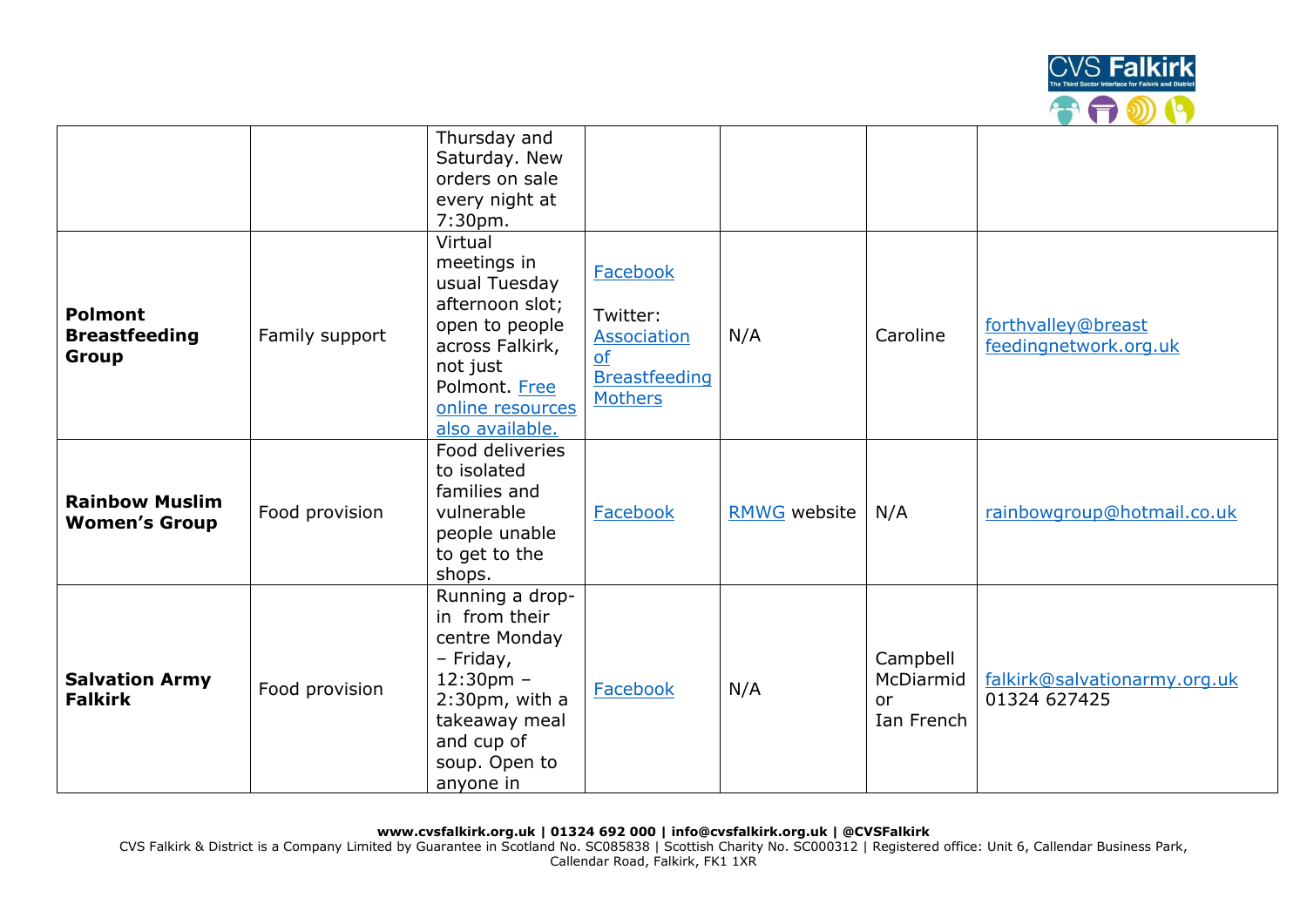

|                                                 |                                       | difficult<br>situations or<br>dealing with<br>homelessness.<br>The centre is<br>located at 1<br>Woodside<br>Court, Falkirk,<br>FK1 5AN, near<br>High Station,<br>and no<br>paperwork or<br>referrals are<br>necessary. |          |                              |                              |                                         |
|-------------------------------------------------|---------------------------------------|------------------------------------------------------------------------------------------------------------------------------------------------------------------------------------------------------------------------|----------|------------------------------|------------------------------|-----------------------------------------|
| <b>Sardars Cellar</b>                           | Food provision<br>and delivery        | Online essential<br>food ordering<br>and delivery,<br>plus other<br>essential items.<br>Orders taken till<br>10pm each<br>night, placed<br>through<br>Facebook or by<br>phone.                                         | Facebook | N/A                          | N/A                          | sardarscellar@gmx.co.uk<br>01324 624388 |
| <b>Scottish Seniors</b><br><b>Computer Club</b> | IT computer<br>support and<br>repairs | Virtual<br>meetings and<br>support.                                                                                                                                                                                    | Facebook | N/A                          | Roy Kerr<br>John<br>McGregor | 07414681020                             |
| <b>Snappy Shopper</b>                           | Delivery service                      | Online delivery<br>service of<br>various<br>essentials                                                                                                                                                                 |          | Snappy<br>Shopper<br>website | N/A                          | 0333 900 1250                           |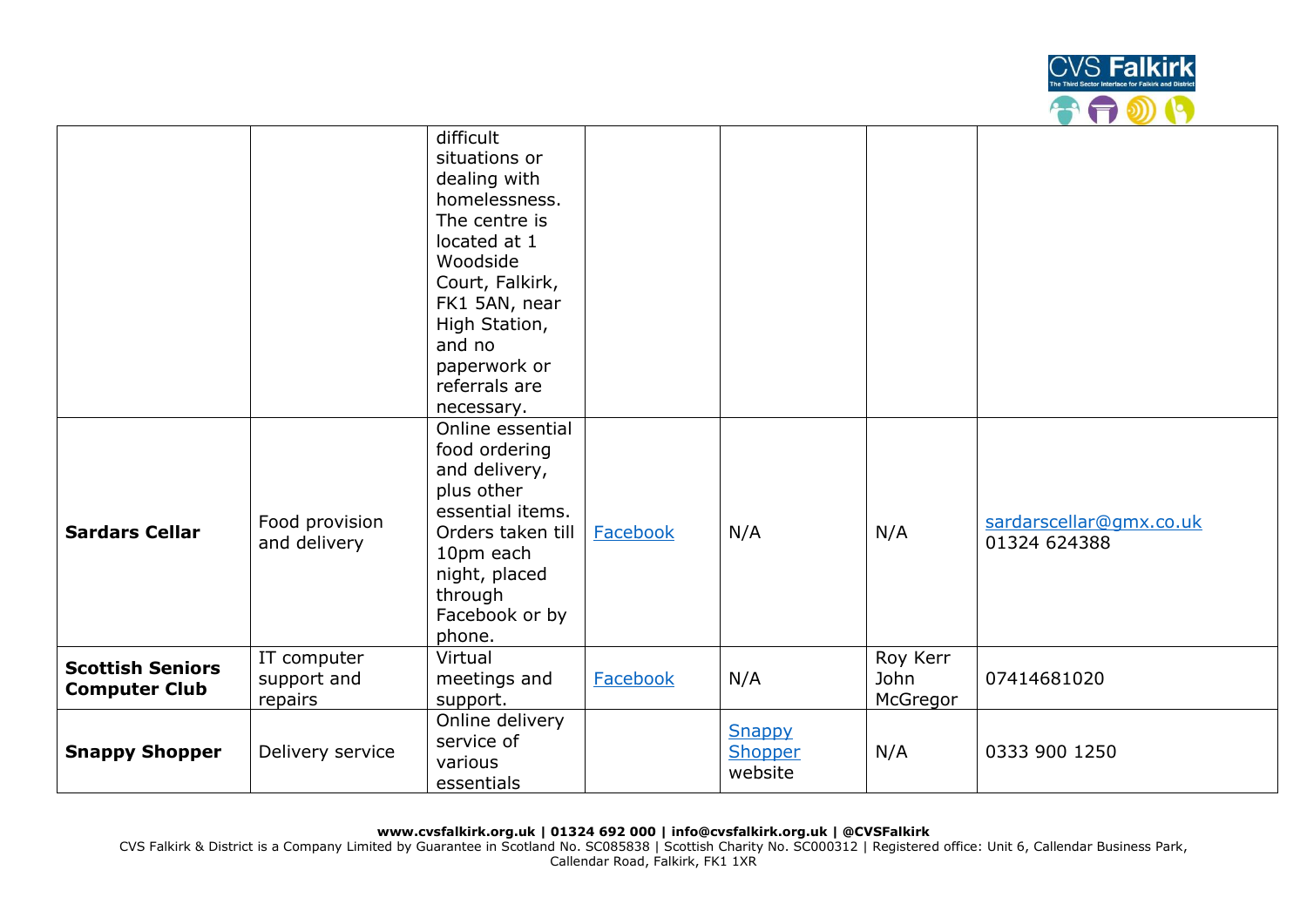

|                                                             |                                | including food<br>and toiletries;<br>app also<br>available.                                                                                                                                                                                          |                 |                             |            |                                                  |
|-------------------------------------------------------------|--------------------------------|------------------------------------------------------------------------------------------------------------------------------------------------------------------------------------------------------------------------------------------------------|-----------------|-----------------------------|------------|--------------------------------------------------|
| <b>Specialized</b><br><b>Jetting Services</b><br><b>LTD</b> | Essential cleaning<br>services | Offering toilet<br>and urinal<br>unblocking,<br>leaks and drain<br>jetting services<br>free of charge<br>during COVID-<br>19. Based in<br>Banknock,<br>operating<br>across all<br>Falkirk areas.<br>Open 24/7.<br>Other services<br>still available. | <b>Facebook</b> | Website                     | N/A        | 07546436351                                      |
| <b>Stenhousemuir FC</b>                                     | Community<br>support           | Through<br>Community<br>Help Initiative,<br>volunteers, staff<br>and community<br>coaches can<br>help with<br>shopping,<br>picking up<br>prescriptions,<br>walking pets,<br>etc. Those                                                               | Facebook        | Stenhousemuir<br>FC website | David Reid | Hotline: 01324 466563<br>David Reid: 07979703437 |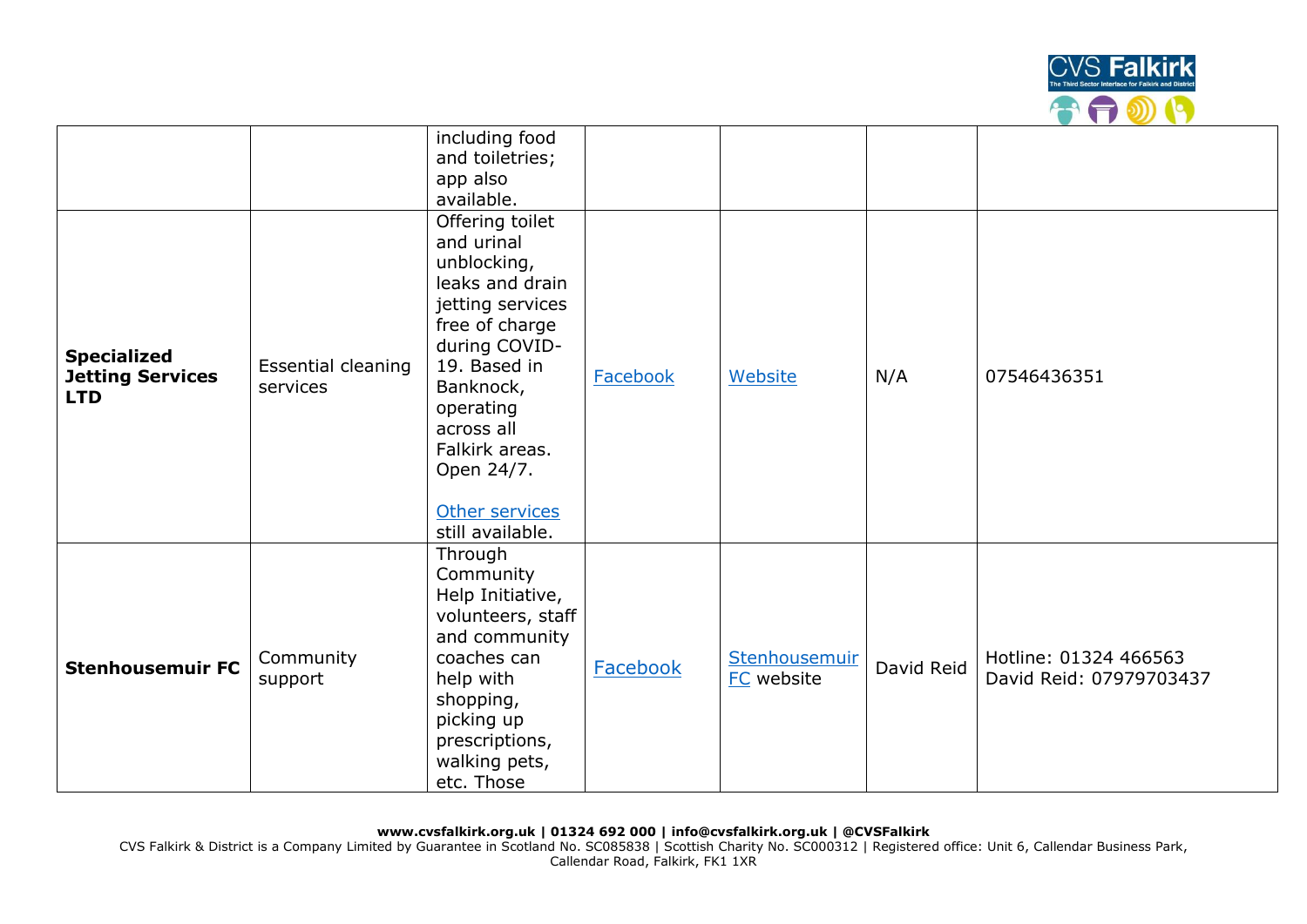

|                                                              |                                | looking to<br>request their<br>support can call<br>the Community<br>Help Hotline on<br>01324 466563.                                                                                                                                                             |                                                        |     |     |                    |
|--------------------------------------------------------------|--------------------------------|------------------------------------------------------------------------------------------------------------------------------------------------------------------------------------------------------------------------------------------------------------------|--------------------------------------------------------|-----|-----|--------------------|
| <b>Temporary Home</b><br><b>Education</b><br><b>Families</b> | Information:<br>family support | Facebook group<br>set up following<br>masses of<br>parents of<br>schooled<br>children<br>accessing<br>higher<br>education<br>groups for<br>advice while<br>children are out<br>of school early,<br>to support<br>them, and<br>share<br>experiences and<br>ideas. | Facebook<br>(private<br>group;<br>joining<br>required) | N/A | N/A | Via Facebook       |
| <b>The Virtual</b><br><b>Village</b>                         | Online support                 | A private<br>Facebook group<br>created to allow<br>people to<br>socialise online,<br>with a range of<br>activities: Kids'<br>Club (including                                                                                                                     | Facebook<br>(private;<br>membership<br>required)       |     | N/A | Via Facebook group |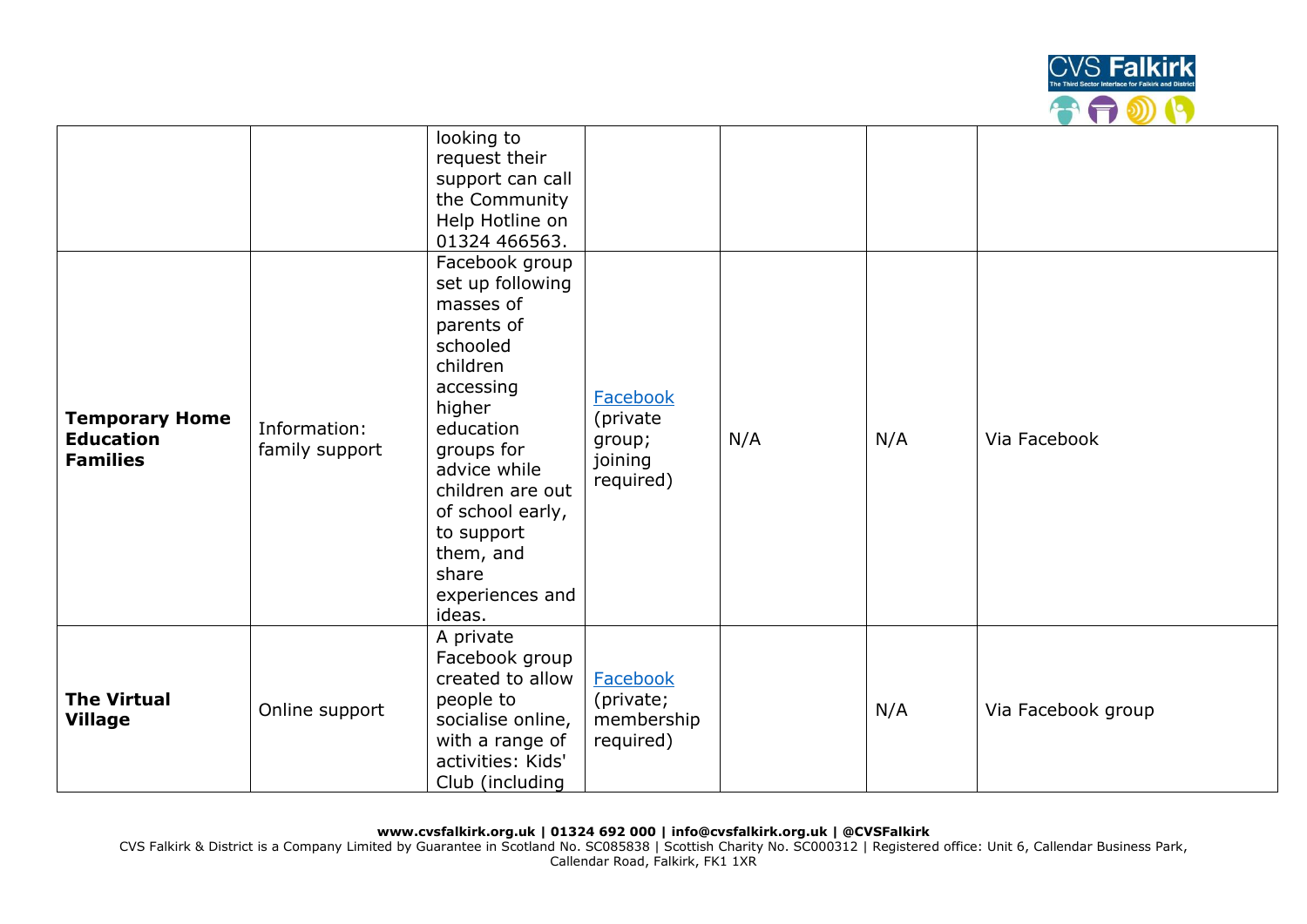

|                                          |                                                         | downloadable<br>schoolwork,<br>activities),<br>Virtual Tavern<br>(pub quizzes,<br>online game<br>nights), Fitness<br>Centre,<br><b>Business Hub</b><br>(tips to take<br>your self-<br>employed<br>business online<br>if you're worried<br>about money),<br><b>Beauty Salon</b><br>(tips to do nails<br>and hair, etc, at<br>home), and |                            |                                  |     |                                                          |
|------------------------------------------|---------------------------------------------------------|----------------------------------------------------------------------------------------------------------------------------------------------------------------------------------------------------------------------------------------------------------------------------------------------------------------------------------------|----------------------------|----------------------------------|-----|----------------------------------------------------------|
| <b>Victim Support</b><br><b>Scotland</b> | Support for those<br>affected by crime<br>Free helpline | more.<br>Continuing to<br>offer support<br>through their<br>free helpline<br>(Mon - Fri, 8am<br>$-$ 8pm) and<br>online webchat<br>service.                                                                                                                                                                                             | <b>Facebook</b><br>Twitter | <b>VSS</b> website               | N/A | VSS helpline: 0800 160 1985                              |
| Wellbeing<br><b>Scotland</b>             | Online and phone<br>support                             | Wellbeing<br>support around<br>$COVID-19$<br>delivered via                                                                                                                                                                                                                                                                             | Facebook<br>Twitter        | Wellbeing<br>Scotland<br>website | N/A | info@wellbeingscotland.org<br>01324 630100<br>Helplines: |